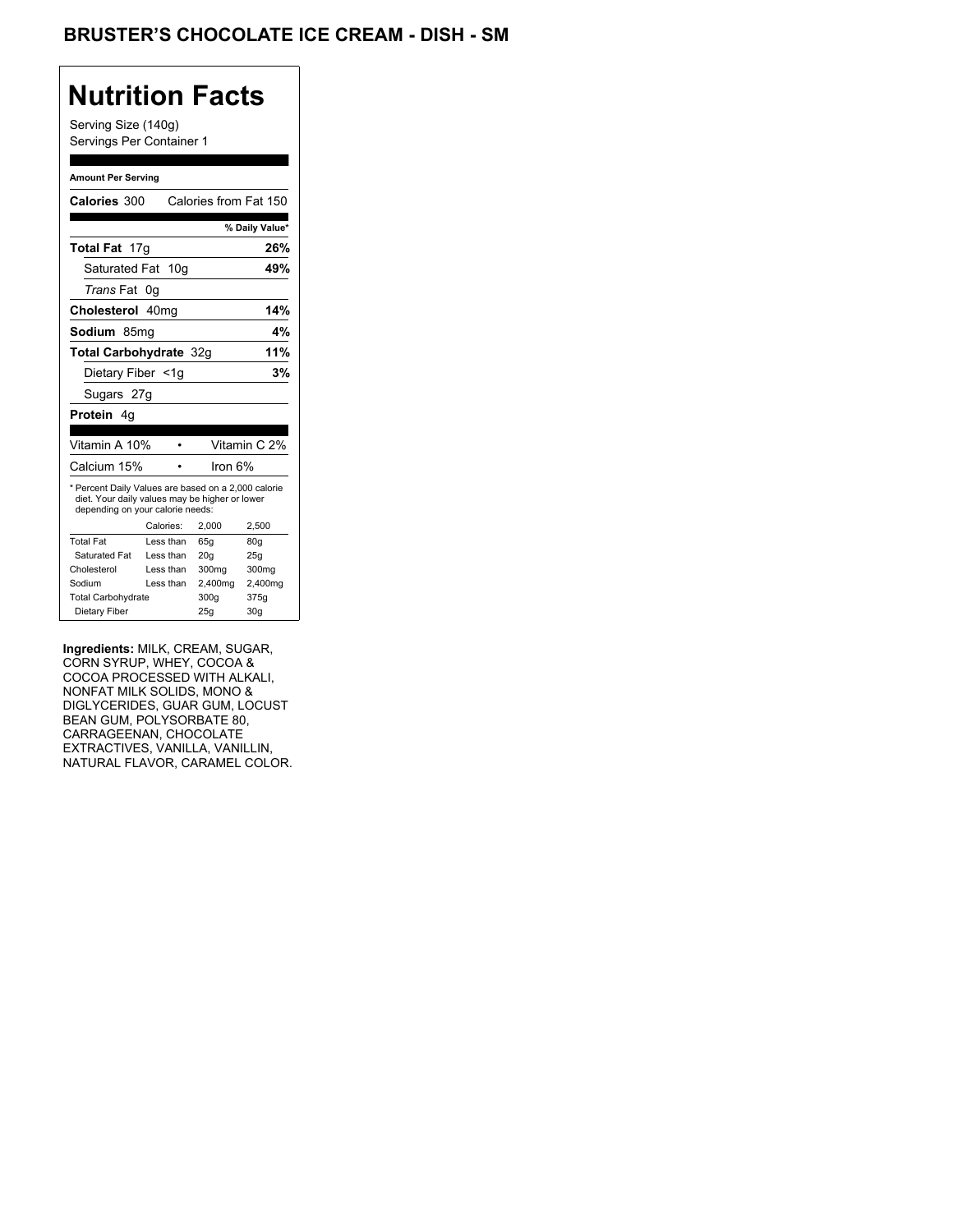## BRUSTER'S CHOCOLATE ICE CREAM - DISH - REG

# Nutrition Facts

Serving Size (210g) Servings Per Container 1

#### Amount Per Serving

| Calories 450                                                                                                                              |           |     |                 | Calories from Fat 230 |
|-------------------------------------------------------------------------------------------------------------------------------------------|-----------|-----|-----------------|-----------------------|
|                                                                                                                                           |           |     |                 | % Daily Value*        |
| Total Fat 25g                                                                                                                             |           |     |                 | 39%                   |
| Saturated Fat                                                                                                                             |           | 15q |                 | 74%                   |
| Trans Fat                                                                                                                                 | 0g        |     |                 |                       |
| Cholesterol 65mg                                                                                                                          |           |     |                 | 21%                   |
| Sodium 125mg                                                                                                                              |           |     |                 | 5%                    |
| Total Carbohydrate 48g                                                                                                                    |           |     |                 | 16%                   |
| Dietary Fiber 1g                                                                                                                          |           |     |                 | 4%                    |
| Sugars 40g                                                                                                                                |           |     |                 |                       |
| Protein<br>6g                                                                                                                             |           |     |                 |                       |
| Vitamin A 15%                                                                                                                             |           |     |                 | Vitamin C 4%          |
| Calcium 20%                                                                                                                               |           |     | Iron 8%         |                       |
|                                                                                                                                           |           |     |                 |                       |
| * Percent Daily Values are based on a 2,000 calorie<br>diet. Your daily values may be higher or lower<br>depending on your calorie needs: |           |     |                 |                       |
|                                                                                                                                           | Calories: |     | 2.000           | 2,500                 |
| <b>Total Fat</b>                                                                                                                          | Less than |     | 65q             | 80g                   |
| Saturated Fat                                                                                                                             | Less than |     | 20 <sub>g</sub> | 25g                   |
| Cholesterol                                                                                                                               | Less than |     | 300mg           | 300mg                 |
| Sodium                                                                                                                                    | Less than |     | 2,400mg         | 2,400mg               |
| <b>Total Carbohydrate</b>                                                                                                                 |           |     | 300g            | 375g                  |
| Dietary Fiber                                                                                                                             |           |     | 25g             | 30q                   |

Ingredients: MILK, CREAM, SUGAR, CORN SYRUP, WHEY, COCOA & COCOA PROCESSED WITH ALKALI, NONFAT MILK SOLIDS, MONO & DIGLYCERIDES, GUAR GUM, LOCUST BEAN GUM, POLYSORBATE 80, CARRAGEENAN, CHOCOLATE EXTRACTIVES, VANILLA, VANILLIN, NATURAL FLAVOR, CARAMEL COLOR.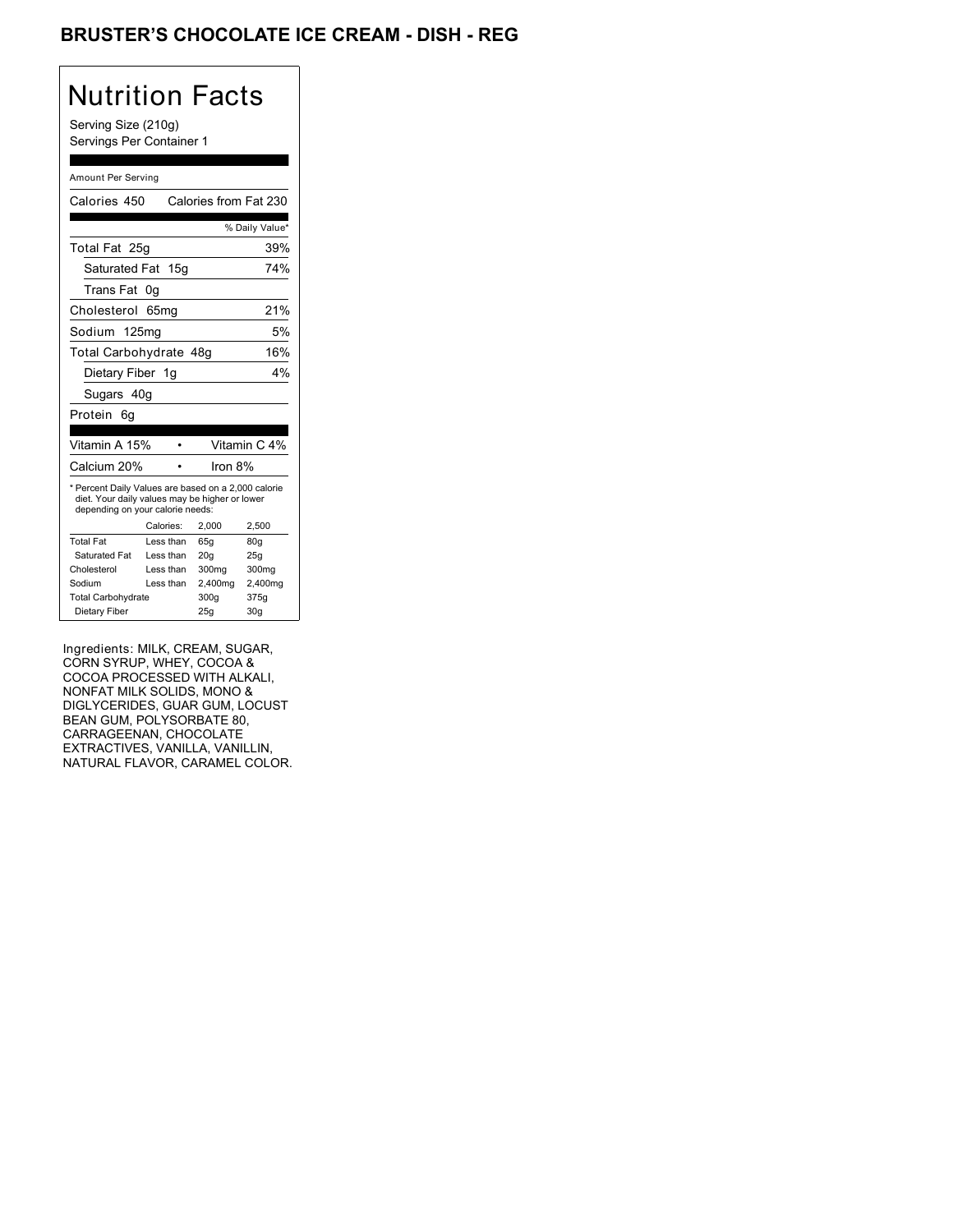## BRUSTER'S CHOCOLATE ICE CREAM - DISH - LG

# Nutrition Facts

Serving Size (280g) Servings Per Container 1

#### Amount Per Serving

| Calories 590                                                                                                                              |           |  | Calories from Fat 300 |                 |
|-------------------------------------------------------------------------------------------------------------------------------------------|-----------|--|-----------------------|-----------------|
|                                                                                                                                           |           |  |                       | % Daily Value*  |
| Total Fat 34g                                                                                                                             |           |  |                       | 52%             |
| Saturated Fat 20g                                                                                                                         |           |  |                       | 98%             |
| Trans Fat                                                                                                                                 | 0g        |  |                       |                 |
| Cholesterol 85mg                                                                                                                          |           |  |                       | 28%             |
| Sodium 170mg                                                                                                                              |           |  |                       | 7%              |
| Total Carbohydrate 64g                                                                                                                    |           |  |                       | 21%             |
| Dietary Fiber 1g                                                                                                                          |           |  |                       | 6%              |
| Sugars 53g                                                                                                                                |           |  |                       |                 |
| Protein<br>8q                                                                                                                             |           |  |                       |                 |
|                                                                                                                                           |           |  |                       |                 |
| Vitamin A 20%                                                                                                                             |           |  |                       | Vitamin C 6%    |
| Calcium 30%                                                                                                                               |           |  | Iron 10%              |                 |
| * Percent Daily Values are based on a 2,000 calorie<br>diet. Your daily values may be higher or lower<br>depending on your calorie needs: |           |  |                       |                 |
|                                                                                                                                           | Calories: |  | 2.000                 | 2,500           |
| <b>Total Fat</b>                                                                                                                          | Less than |  | 65q                   | 80q             |
| Saturated Fat                                                                                                                             | Less than |  | 20q                   | 25g             |
| Cholesterol                                                                                                                               | Less than |  | 300mg                 | 300mg           |
| Sodium                                                                                                                                    | Less than |  | 2,400mg               | 2,400mg         |
| <b>Total Carbohydrate</b>                                                                                                                 |           |  | 300g                  | 375g            |
| Dietary Fiber                                                                                                                             |           |  | 25q                   | 30 <sub>q</sub> |

Ingredients: MILK, CREAM, SUGAR, CORN SYRUP, WHEY, COCOA & COCOA PROCESSED WITH ALKALI, NONFAT MILK SOLIDS, MONO & DIGLYCERIDES, GUAR GUM, LOCUST BEAN GUM, POLYSORBATE 80, CARRAGEENAN, CHOCOLATE EXTRACTIVES, VANILLA, VANILLIN, NATURAL FLAVOR, CARAMEL COLOR.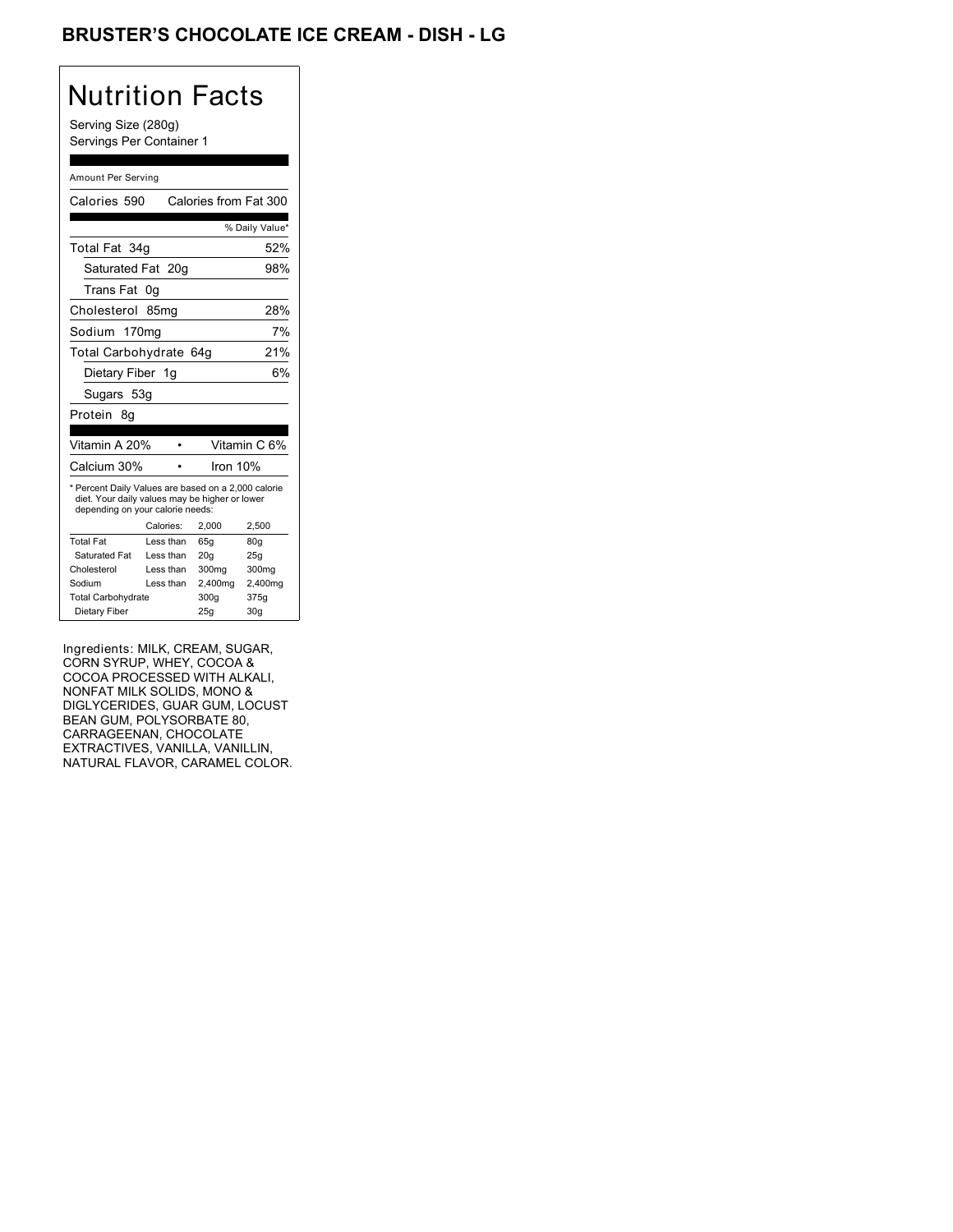### BRUSTER'S CHOCOLATE ICE CREAM - SUGAR CONE - SM

# Nutrition Facts

Serving Size (153g) Servings Per Container 1

### Amount Per Serving

| Calories 350           | Calories from Fat 150                               |
|------------------------|-----------------------------------------------------|
|                        | % Daily Value*                                      |
| Total Fat 17g          | 26%                                                 |
| Saturated Fat 10g      | 49%                                                 |
| Trans Fat 0q           |                                                     |
| Cholesterol 40mg       | 14%                                                 |
| Sodium 105mg           | $4\%$                                               |
| Total Carbohydrate 44g | 15%                                                 |
| Dietary Fiber <1g      | 3%                                                  |
| Sugars 30g             |                                                     |
| Protein 5q             |                                                     |
|                        |                                                     |
| Vitamin A 10%          | Vitamin C 2%                                        |
| Calcium 15%            | Iron $8%$                                           |
| diet.                  | * Percent Daily Values are based on a 2,000 calorie |

Ingredients: MILK, CREAM, SUGAR, CORN SYRUP, WHEY, COCOA & COCOA PROCESSED WITH ALKALI, NONFAT MILK SOLIDS, MONO & DIGLYCERIDES, GUAR GUM, LOCUST BEAN GUM, POLYSORBATE 80, CARRAGEENAN, CHOCOLATE EXTRACTIVES, VANILLA, VANILLIN, NATURAL FLAVOR, CARAMEL COLOR. SUGAR CONE: ENRICHED WHEAT FLOUR (ENRICHED WITH NIACIN, REDUCED IRON, THIAMIN MONONITRATE, RIBOFLAVIN, FOLIC ACID), TAPIOCA FLOUR, SUGAR, VEGETABLE SHORTENING (SOYBEAN AND/OR CANOLA OIL, MODIFIED PALM OIL, SOY LECITHIN, AND/OR PARTIALLY HYDROGENATED SOYBEAN OIL), OAT FIBER AND/OR VEGETABLE FIBER, SALT, CARAMEL COLOR, ARTIFICIAL FLAVOR, SOY LECITHIN.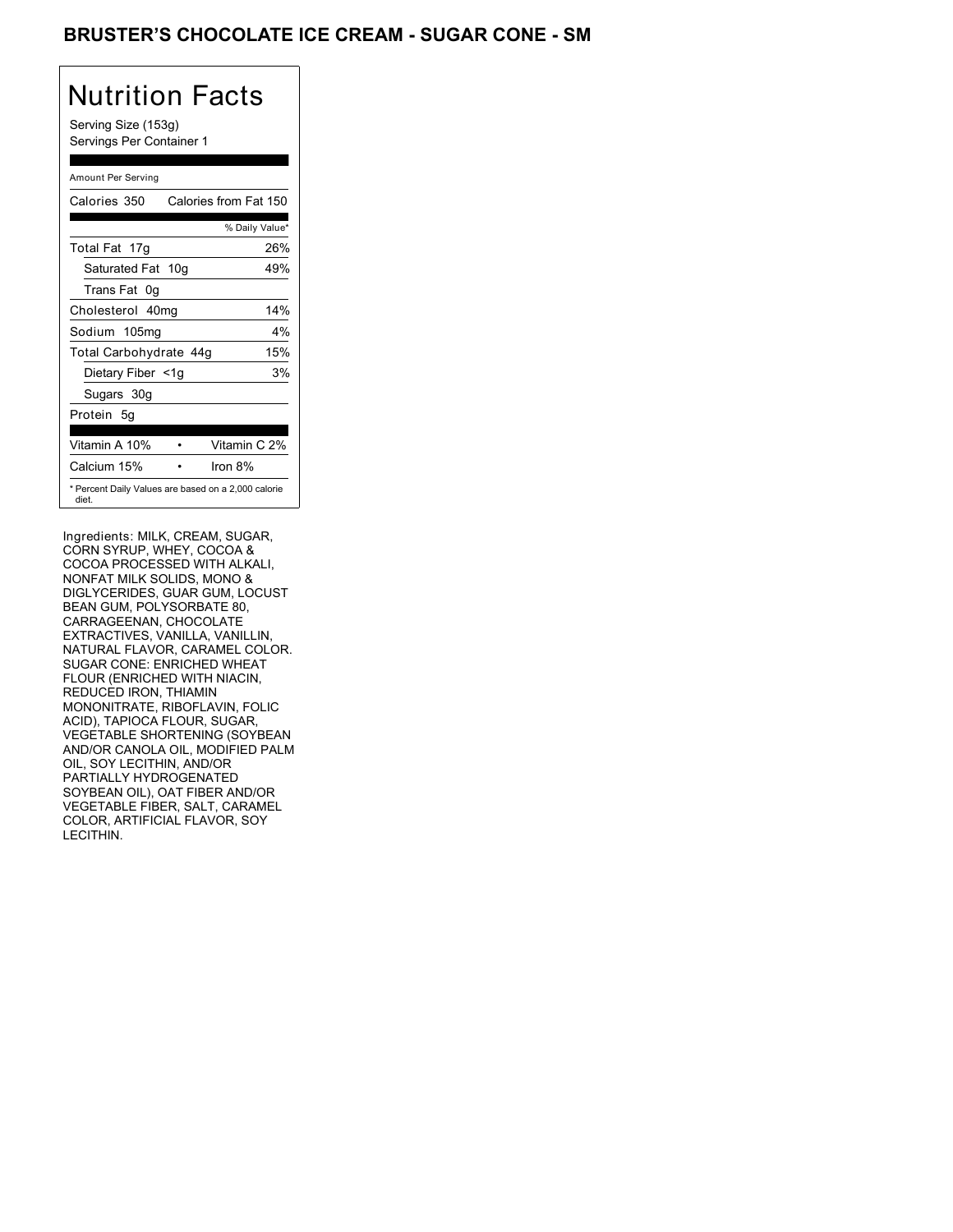### BRUSTER'S CHOCOLATE ICE CREAM - SUGAR CONE - REG

# Nutrition Facts

Serving Size (223g) Servings Per Container 1

### Amount Per Serving

| Calories 500                                                 | Calories from Fat 230 |
|--------------------------------------------------------------|-----------------------|
|                                                              | % Daily Value*        |
| Total Fat 25g                                                | 39%                   |
| Saturated Fat 15g                                            | 74%                   |
| Trans Fat 0q                                                 |                       |
| Cholesterol 65mg                                             | 21%                   |
| Sodium 150mg                                                 | 6%                    |
| Total Carbohydrate 60g                                       | 20%                   |
| Dietary Fiber 1g                                             | $4\%$                 |
| Sugars 43g                                                   |                       |
| Protein 7q                                                   |                       |
| Vitamin A 15%                                                | Vitamin C 4%          |
| Calcium 25%                                                  | Iron $10%$            |
| * Percent Daily Values are based on a 2,000 calorie<br>diet. |                       |

Ingredients: MILK, CREAM, SUGAR, CORN SYRUP, WHEY, COCOA & COCOA PROCESSED WITH ALKALI, NONFAT MILK SOLIDS, MONO & DIGLYCERIDES, GUAR GUM, LOCUST BEAN GUM, POLYSORBATE 80, CARRAGEENAN, CHOCOLATE EXTRACTIVES, VANILLA, VANILLIN, NATURAL FLAVOR, CARAMEL COLOR. SUGAR CONE: ENRICHED WHEAT FLOUR (ENRICHED WITH NIACIN, REDUCED IRON, THIAMIN MONONITRATE, RIBOFLAVIN, FOLIC ACID), TAPIOCA FLOUR, SUGAR, VEGETABLE SHORTENING (SOYBEAN AND/OR CANOLA OIL, MODIFIED PALM OIL, SOY LECITHIN, AND/OR PARTIALLY HYDROGENATED SOYBEAN OIL), OAT FIBER AND/OR VEGETABLE FIBER, SALT, CARAMEL COLOR, ARTIFICIAL FLAVOR, SOY LECITHIN.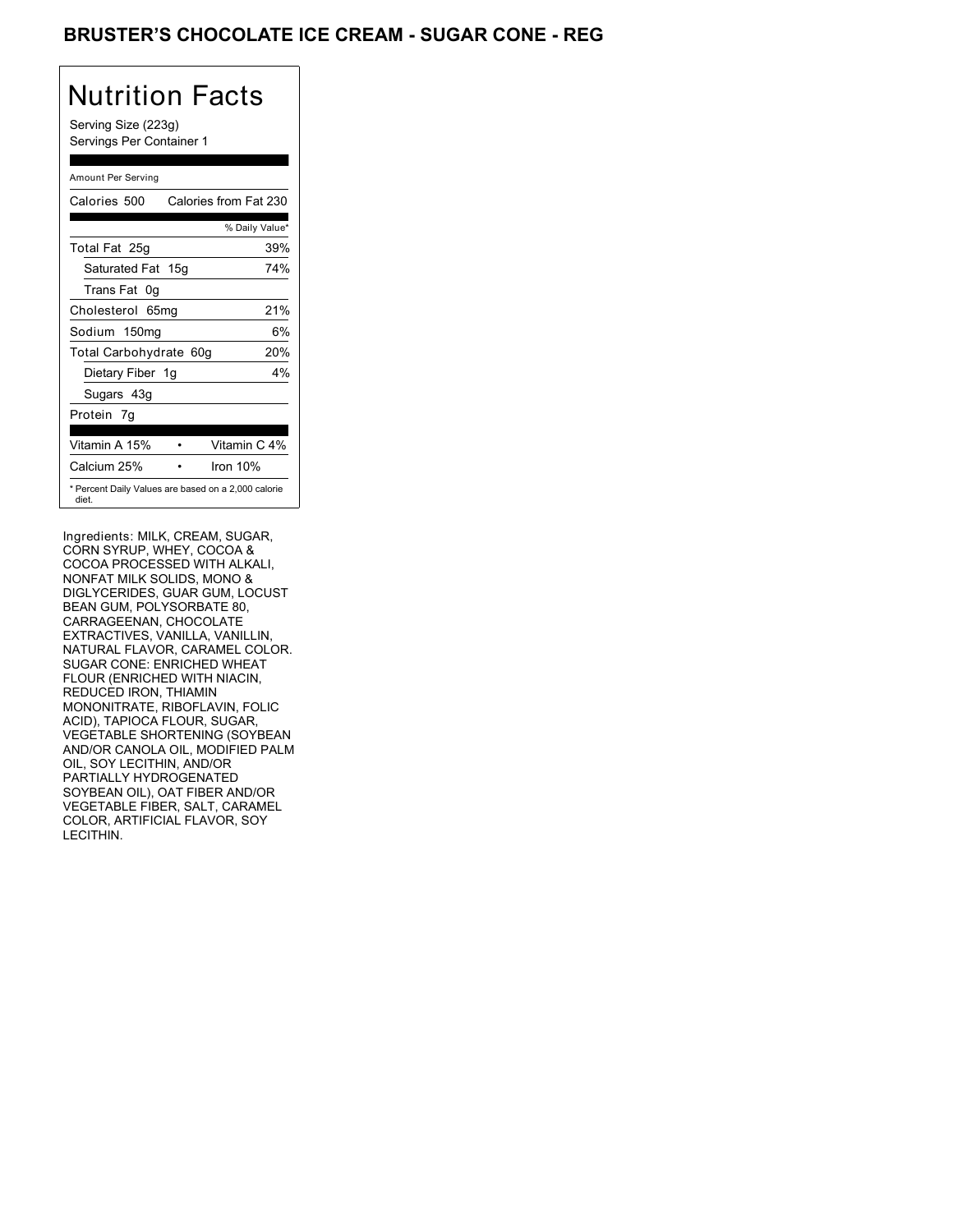## BRUSTER'S CHOCOLATE ICE CREAM - SUGAR CONE - LG

# Nutrition Facts

Serving Size (293g) Servings Per Container 1

#### Amount Per Serving

| Calories 650           | Calories from Fat 300                               |
|------------------------|-----------------------------------------------------|
|                        | % Daily Value*                                      |
| Total Fat 34g          | 52%                                                 |
| Saturated Fat 20g      | 98%                                                 |
| Trans Fat 0q           |                                                     |
| Cholesterol 85mg       | 28%                                                 |
| Sodium 190mg           | 8%                                                  |
| Total Carbohydrate 76g | 25%                                                 |
| Dietary Fiber 1g       | 6%                                                  |
| Sugars 56g             |                                                     |
| Protein 9q             |                                                     |
|                        |                                                     |
| Vitamin A 20%          | Vitamin C 6%                                        |
| Calcium 30%            | Iron $15%$                                          |
| diet.                  | * Percent Daily Values are based on a 2,000 calorie |

Ingredients: MILK, CREAM, SUGAR, CORN SYRUP, WHEY, COCOA & COCOA PROCESSED WITH ALKALI, NONFAT MILK SOLIDS, MONO & DIGLYCERIDES, GUAR GUM, LOCUST BEAN GUM, POLYSORBATE 80, CARRAGEENAN, CHOCOLATE EXTRACTIVES, VANILLA, VANILLIN, NATURAL FLAVOR, CARAMEL COLOR. SUGAR CONE: ENRICHED WHEAT FLOUR (ENRICHED WITH NIACIN, REDUCED IRON, THIAMIN MONONITRATE, RIBOFLAVIN, FOLIC ACID), TAPIOCA FLOUR, SUGAR, VEGETABLE SHORTENING (SOYBEAN AND/OR CANOLA OIL, MODIFIED PALM OIL, SOY LECITHIN, AND/OR PARTIALLY HYDROGENATED SOYBEAN OIL), OAT FIBER AND/OR VEGETABLE FIBER, SALT, CARAMEL COLOR, ARTIFICIAL FLAVOR, SOY LECITHIN.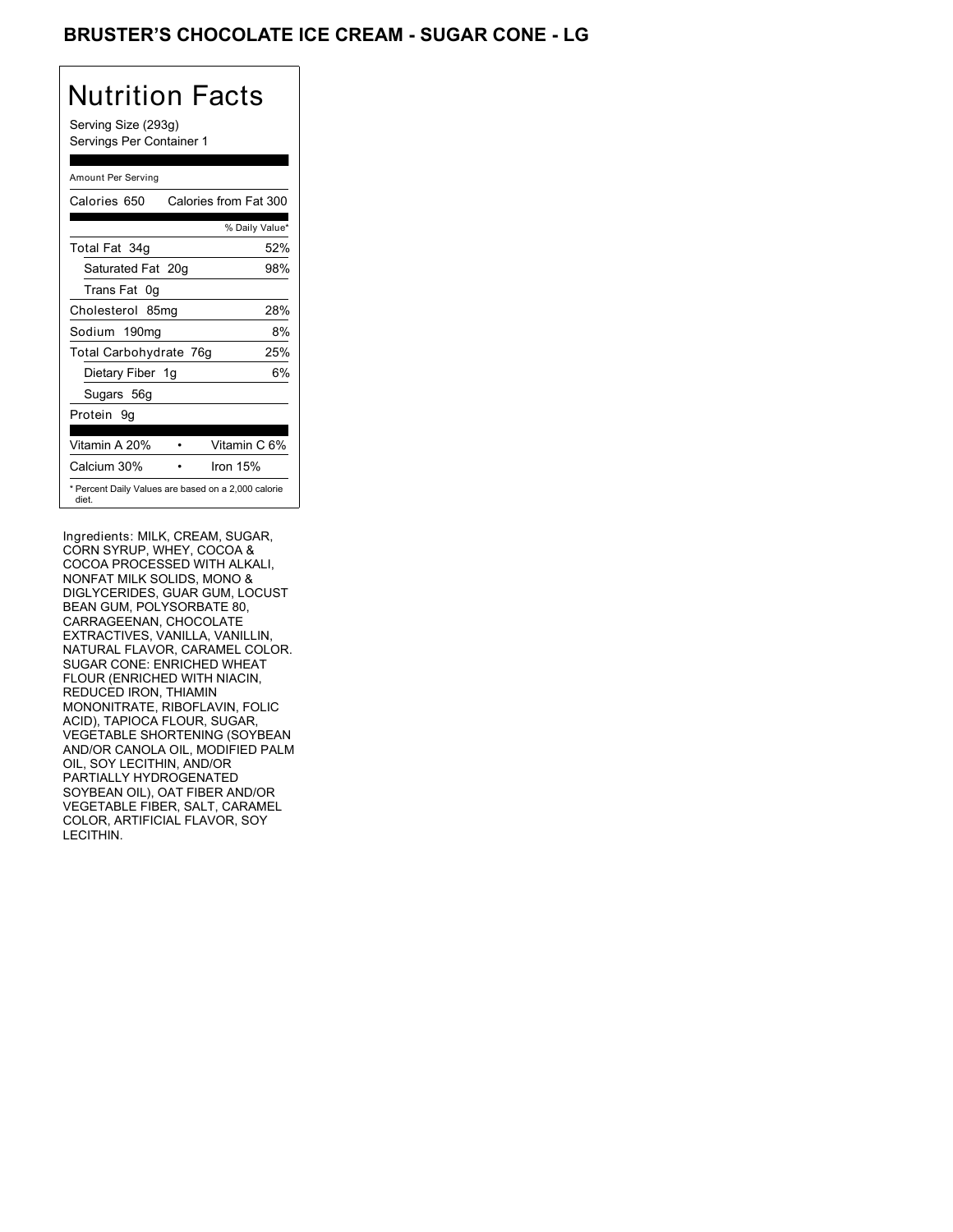## BRUSTER'S CHOCOLATE ICE CREAM - CAKE CONE - SM

# Nutrition Facts

Serving Size (146g) Servings Per Container 1

### Amount Per Serving

| Calories 320           | Calories from Fat 150                               |
|------------------------|-----------------------------------------------------|
|                        | % Daily Value*                                      |
| Total Fat 17g          | 26%                                                 |
| Saturated Fat 10g      | 49%                                                 |
| Trans Fat 0q           |                                                     |
| Cholesterol 40mg       | 14%                                                 |
| Sodium 95mg            | $4\%$                                               |
| Total Carbohydrate 37g | 12%                                                 |
| Dietary Fiber <1g      | 3%                                                  |
| Sugars 27g             |                                                     |
| Protein 5q             |                                                     |
| Vitamin A 10%          | Vitamin C 2%                                        |
| Calcium 15%            | Iron $8\%$                                          |
| diet.                  | * Percent Daily Values are based on a 2,000 calorie |

Ingredients: MILK, CREAM, SUGAR, CORN SYRUP, WHEY, COCOA & COCOA PROCESSED WITH ALKALI, NONFAT MILK SOLIDS, MONO & DIGLYCERIDES, GUAR GUM, LOCUST BEAN GUM, POLYSORBATE 80, CARRAGEENAN, CHOCOLATE EXTRACTIVES, VANILLA, VANILLIN, NATURAL FLAVOR, CARAMEL COLOR. CAKE CONE: ENRICHED WHEAT FLOUR (ENRICHED WITH NIACIN, REDUCED IRON, THIAMIN MONONITRATE, RIBOFLAVIN, FOLIC ACID), TAPIOCA FLOUR, SUGAR, VEGETABLE OIL SHORTENING (SOYBEAN AND/OR CANOLA OIL, MODIFIED PALM OIL, SOY LECITHIN, AND/OR PARTIALLY HYDROGENATED SOYBEAN OIL), LEAVENING (SODIUM BICARBONATE, AMMONIUM BICARBONATE), SALT, NATURAL FLAVOR, ANNATTO (VEGETABLE COLOR).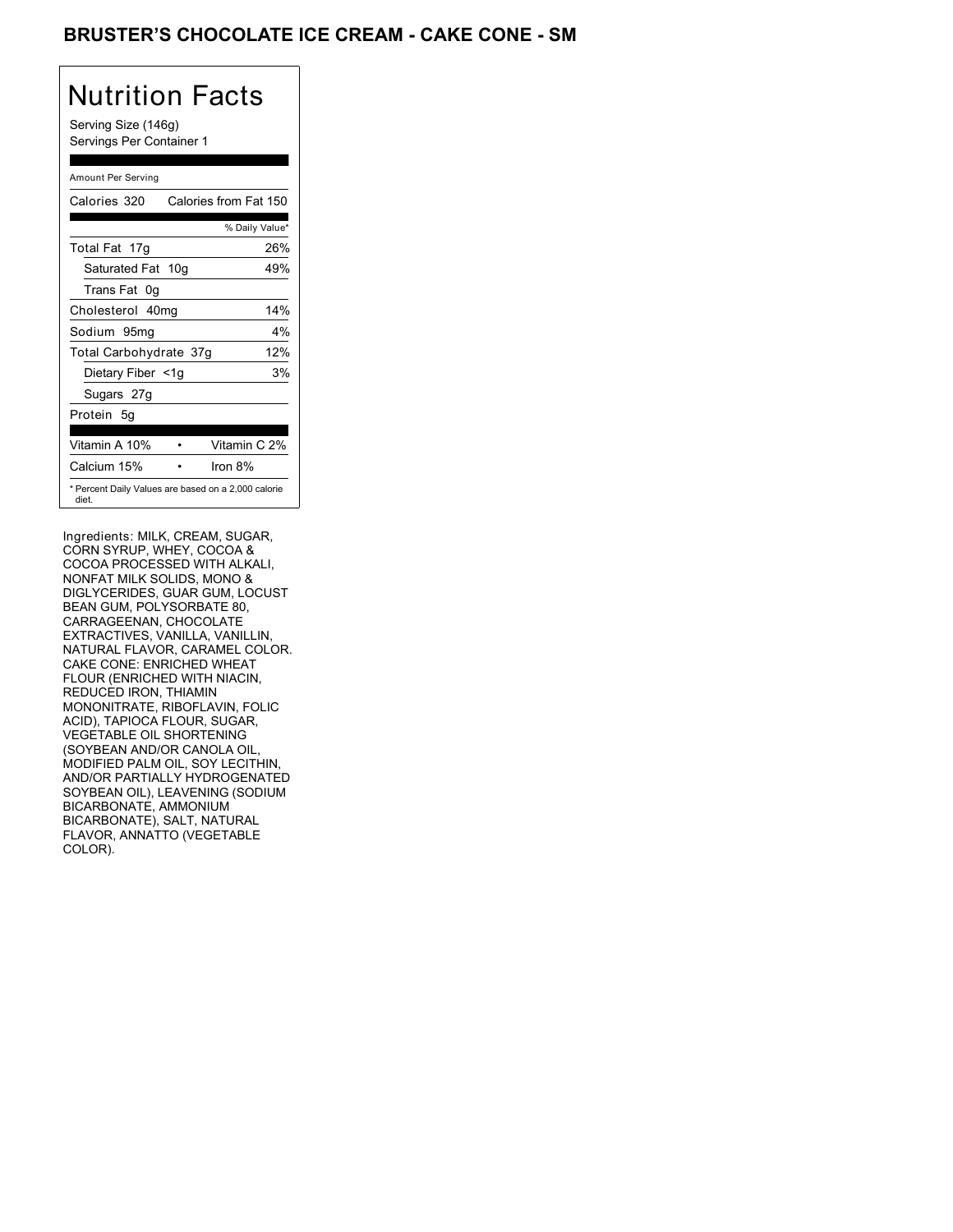## BRUSTER'S CHOCOLATE ICE CREAM - CAKE CONE - REG

# Nutrition Facts

Serving Size (216g) Servings Per Container 1

### Amount Per Serving

| Calories 470                                                 | Calories from Fat 230 |
|--------------------------------------------------------------|-----------------------|
|                                                              | % Daily Value*        |
| Total Fat 25g                                                | 39%                   |
| Saturated Fat 15g                                            | 74%                   |
| Trans Fat 0q                                                 |                       |
| Cholesterol 65mg                                             | 21%                   |
| Sodium 135mg                                                 | 6%                    |
| Total Carbohydrate 53g                                       | 18%                   |
| Dietary Fiber 1g                                             | $4\%$                 |
| Sugars 40g                                                   |                       |
| Protein 7q                                                   |                       |
| Vitamin A 15%                                                | Vitamin C 4%          |
| Calcium 20%                                                  | Iron $10%$            |
| * Percent Daily Values are based on a 2,000 calorie<br>diet. |                       |

Ingredients: MILK, CREAM, SUGAR, CORN SYRUP, WHEY, COCOA & COCOA PROCESSED WITH ALKALI, NONFAT MILK SOLIDS, MONO & DIGLYCERIDES, GUAR GUM, LOCUST BEAN GUM, POLYSORBATE 80, CARRAGEENAN, CHOCOLATE EXTRACTIVES, VANILLA, VANILLIN, NATURAL FLAVOR, CARAMEL COLOR. CAKE CONE: ENRICHED WHEAT FLOUR (ENRICHED WITH NIACIN, REDUCED IRON, THIAMIN MONONITRATE, RIBOFLAVIN, FOLIC ACID), TAPIOCA FLOUR, SUGAR, VEGETABLE OIL SHORTENING (SOYBEAN AND/OR CANOLA OIL, MODIFIED PALM OIL, SOY LECITHIN, AND/OR PARTIALLY HYDROGENATED SOYBEAN OIL), LEAVENING (SODIUM BICARBONATE, AMMONIUM BICARBONATE), SALT, NATURAL FLAVOR, ANNATTO (VEGETABLE COLOR).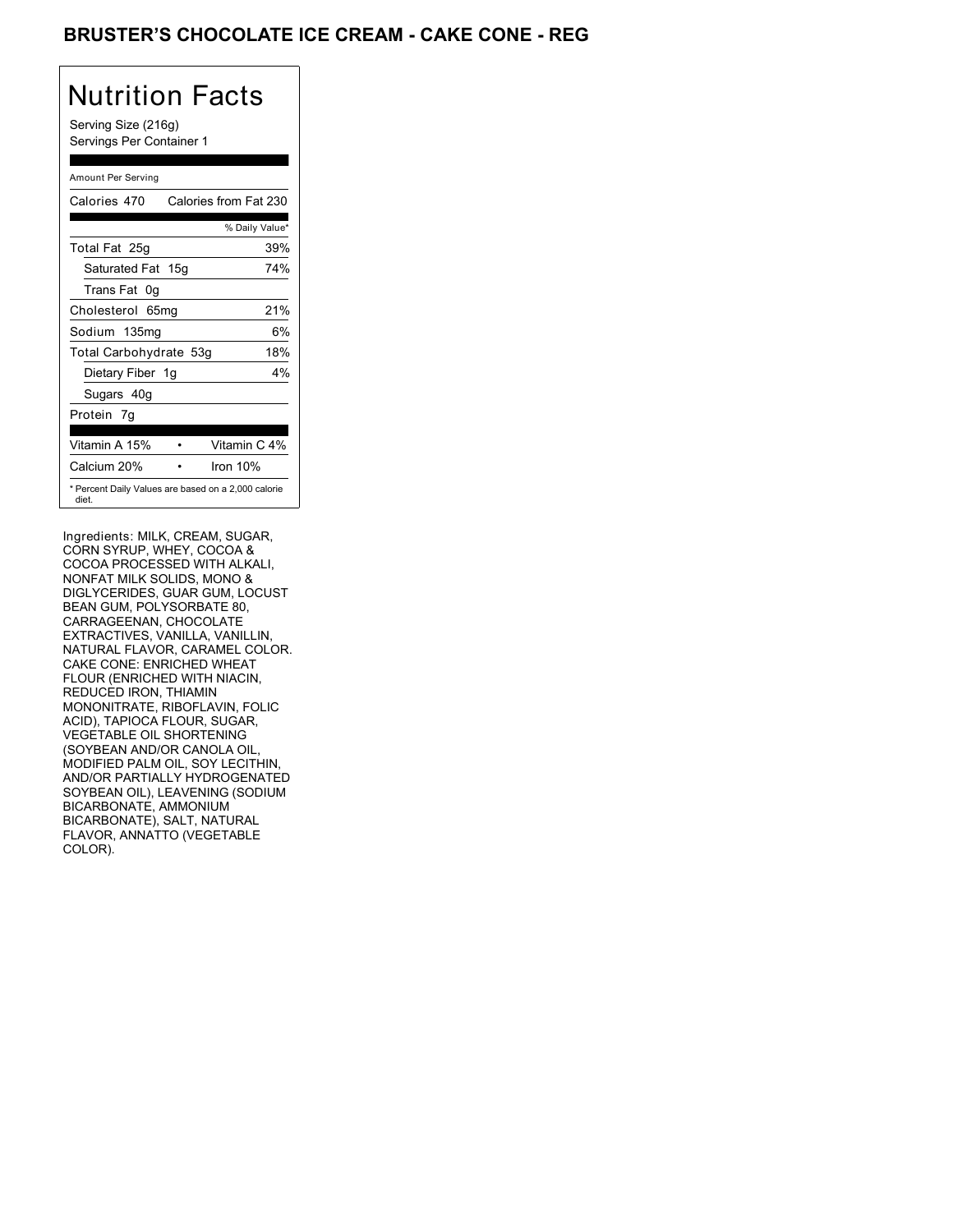## BRUSTER'S CHOCOLATE ICE CREAM - CAKE CONE - LG

# Nutrition Facts

Serving Size (286g) Servings Per Container 1

### Amount Per Serving

| Calories 620                                                 | Calories from Fat 300 |
|--------------------------------------------------------------|-----------------------|
|                                                              | % Daily Value*        |
| Total Fat 34g                                                | 52%                   |
| Saturated Fat 20g                                            | 98%                   |
| Trans Fat 0q                                                 |                       |
| Cholesterol 85mg                                             | 28%                   |
| Sodium 180mg                                                 | 7%                    |
| Total Carbohydrate 69g                                       | 23%                   |
| Dietary Fiber 1g                                             | 6%                    |
| Sugars 53g                                                   |                       |
| Protein 9q                                                   |                       |
|                                                              |                       |
| Vitamin A 20%                                                | Vitamin C 6%          |
| Calcium 30%                                                  | Iron $15%$            |
| * Percent Daily Values are based on a 2,000 calorie<br>diet. |                       |

Ingredients: MILK, CREAM, SUGAR, CORN SYRUP, WHEY, COCOA & COCOA PROCESSED WITH ALKALI, NONFAT MILK SOLIDS, MONO & DIGLYCERIDES, GUAR GUM, LOCUST BEAN GUM, POLYSORBATE 80, CARRAGEENAN, CHOCOLATE EXTRACTIVES, VANILLA, VANILLIN, NATURAL FLAVOR, CARAMEL COLOR. CAKE CONE: ENRICHED WHEAT FLOUR (ENRICHED WITH NIACIN, REDUCED IRON, THIAMIN MONONITRATE, RIBOFLAVIN, FOLIC ACID), TAPIOCA FLOUR, SUGAR, VEGETABLE OIL SHORTENING (SOYBEAN AND/OR CANOLA OIL, MODIFIED PALM OIL, SOY LECITHIN, AND/OR PARTIALLY HYDROGENATED SOYBEAN OIL), LEAVENING (SODIUM BICARBONATE, AMMONIUM BICARBONATE), SALT, NATURAL FLAVOR, ANNATTO (VEGETABLE COLOR).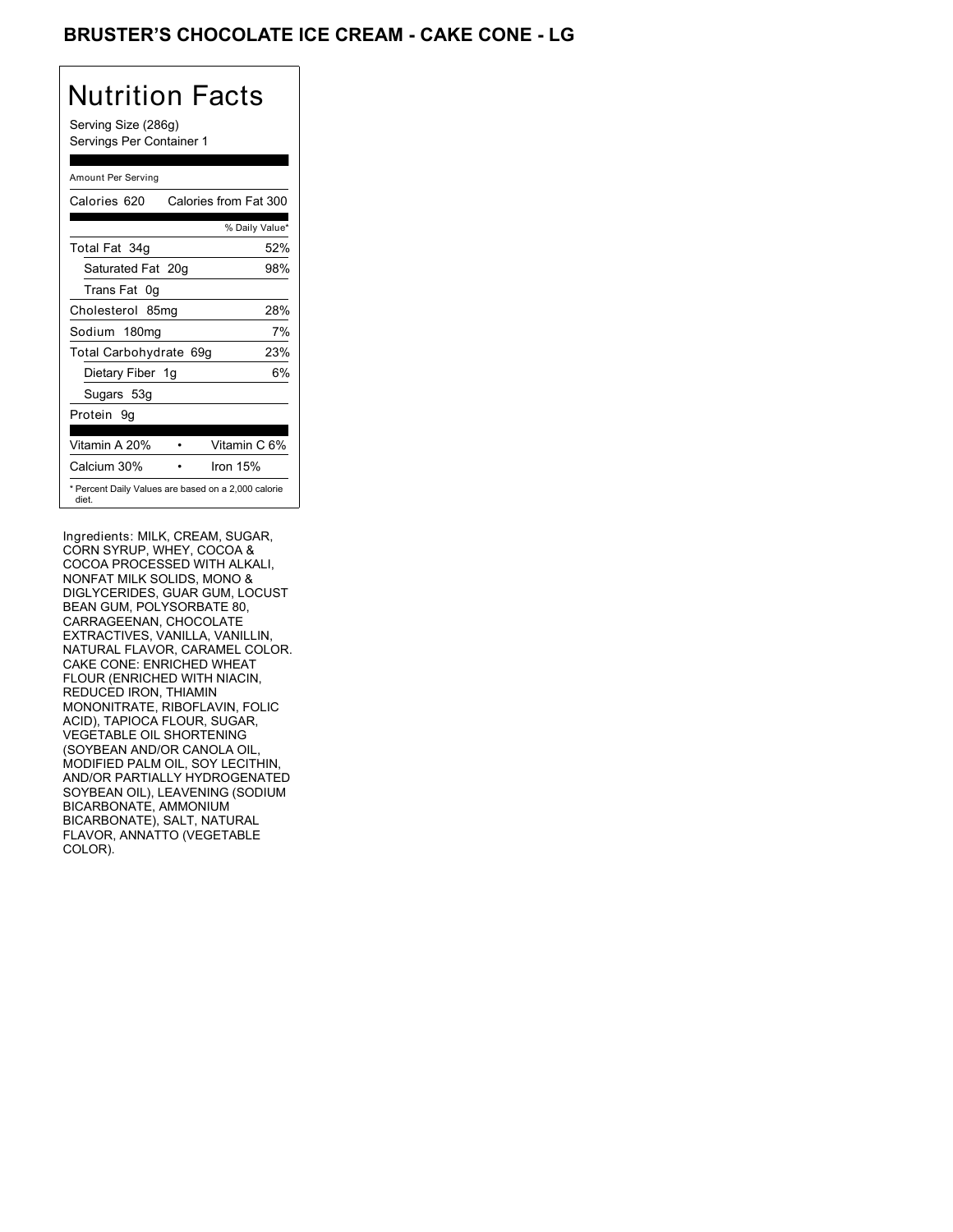### BRUSTER'S CHOCOLATE ICE CREAM - WAFFLE CONE - SM

# Nutrition Facts

Serving Size (170g) Servings Per Container 1

### Amount Per Serving

| Calories 420           | Calories from Fat 180                               |
|------------------------|-----------------------------------------------------|
|                        | % Daily Value*                                      |
| Total Fat 20g          | 31%                                                 |
| Saturated Fat 11g      | 53%                                                 |
| Trans Fat 0q           |                                                     |
| Cholesterol 50mg       | 17%                                                 |
| Sodium 85mg            | $4\%$                                               |
| Total Carbohydrate 55g | 18%                                                 |
| Dietary Fiber <1g      | 3%                                                  |
| Sugars 37g             |                                                     |
| Protein 6q             |                                                     |
| Vitamin A 10%          | Vitamin C 2%                                        |
| Calcium 15%            | Iron $8\%$                                          |
| diet.                  | * Percent Daily Values are based on a 2,000 calorie |

Ingredients: MILK, CREAM, SUGAR, CORN SYRUP, WHEY, COCOA & COCOA PROCESSED WITH ALKALI, NONFAT MILK SOLIDS, MONO & DIGLYCERIDES, GUAR GUM, LOCUST BEAN GUM, POLYSORBATE 80, CARRAGEENAN, CHOCOLATE EXTRACTIVES, VANILLA, VANILLIN, NATURAL FLAVOR, CARAMEL COLOR. WAFFLE CONE: ENRICHED BLEACHED WHEAT FLOUR (ENRICHED WITH NIACIN, REDUCED IRON, THIAMIN MONONITRATE, RIBOFLAVIN, FOLIC ACID), SUGAR, VEGETABLE SHORTENING (PARTIALLY HYDROGENATED SOYBEAN AND COTTONSEED OILS), WHOLE EGG, ARTIFICIAL FLAVOR (INCLUDING MALTODEXTRIN, MODIFIED CORNSTARCH, BUTTER, BUTTERMILK), DEXTROSE, SOY LECITHIN, ARTIFICIAL VANILLA FLAVOR.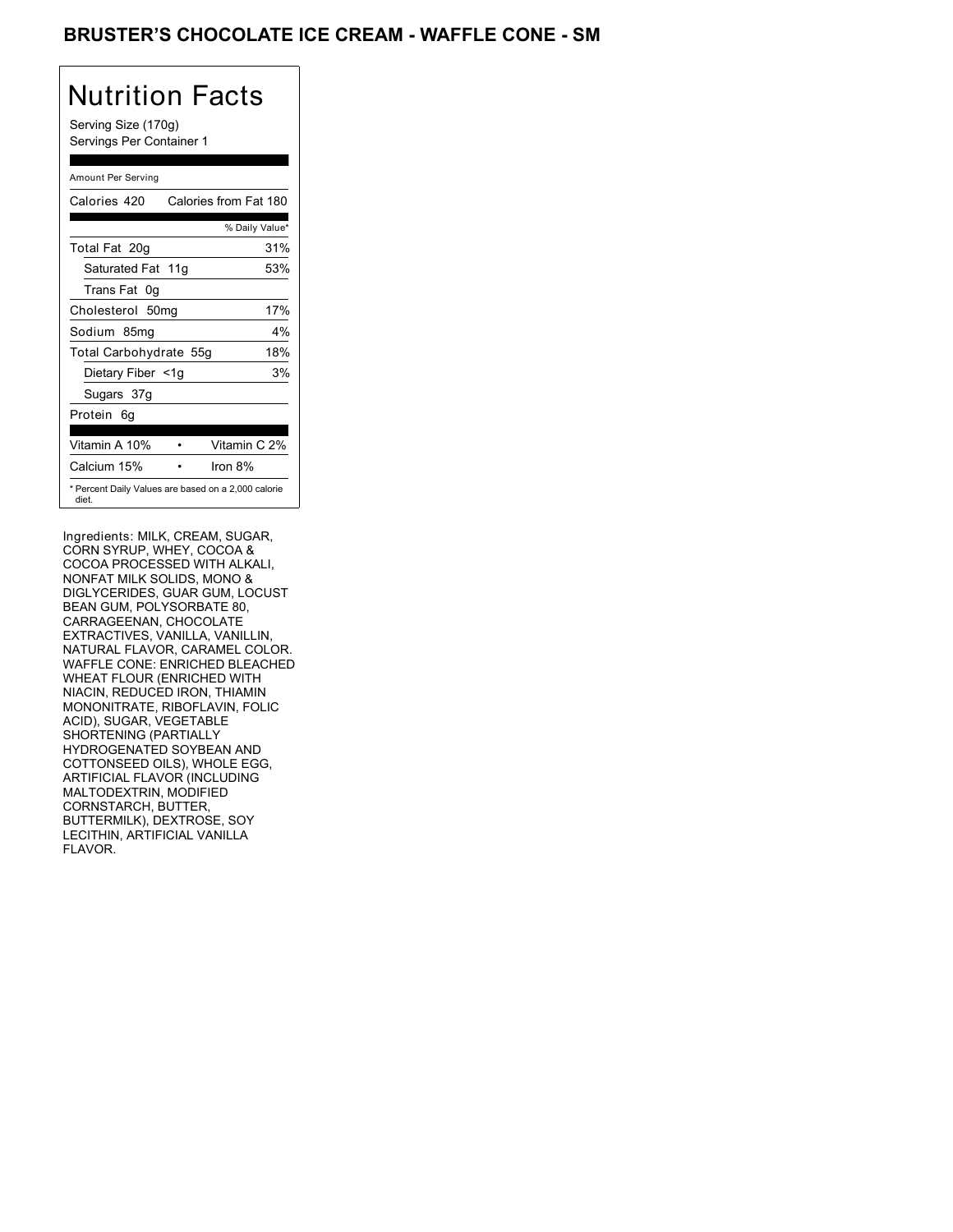### BRUSTER'S CHOCOLATE ICE CREAM - WAFFLE CONE - REG

# Nutrition Facts

Serving Size (240g) Servings Per Container 1

### Amount Per Serving

| Calories 570                                                 | Calories from Fat 260 |       |
|--------------------------------------------------------------|-----------------------|-------|
|                                                              | % Daily Value*        |       |
| Total Fat 28g                                                |                       | 44%   |
| Saturated Fat 15g                                            |                       | 77%   |
| Trans Fat 0q                                                 |                       |       |
| Cholesterol 70mg                                             |                       | 24%   |
| Sodium 125mg                                                 |                       | 5%    |
| Total Carbohydrate 71g                                       |                       | 24%   |
| Dietary Fiber 1g                                             |                       | $4\%$ |
| Sugars 50g                                                   |                       |       |
| Protein 8q                                                   |                       |       |
| Vitamin A 15%                                                | Vitamin C 4%          |       |
| Calcium 20%                                                  | Iron $10%$            |       |
| * Percent Daily Values are based on a 2,000 calorie<br>diet. |                       |       |

Ingredients: MILK, CREAM, SUGAR, CORN SYRUP, WHEY, COCOA & COCOA PROCESSED WITH ALKALI, NONFAT MILK SOLIDS, MONO & DIGLYCERIDES, GUAR GUM, LOCUST BEAN GUM, POLYSORBATE 80, CARRAGEENAN, CHOCOLATE EXTRACTIVES, VANILLA, VANILLIN, NATURAL FLAVOR, CARAMEL COLOR. WAFFLE CONE: ENRICHED BLEACHED WHEAT FLOUR (ENRICHED WITH NIACIN, REDUCED IRON, THIAMIN MONONITRATE, RIBOFLAVIN, FOLIC ACID), SUGAR, VEGETABLE SHORTENING (PARTIALLY HYDROGENATED SOYBEAN AND COTTONSEED OILS), WHOLE EGG, ARTIFICIAL FLAVOR (INCLUDING MALTODEXTRIN, MODIFIED CORNSTARCH, BUTTER, BUTTERMILK), DEXTROSE, SOY LECITHIN, ARTIFICIAL VANILLA FLAVOR.